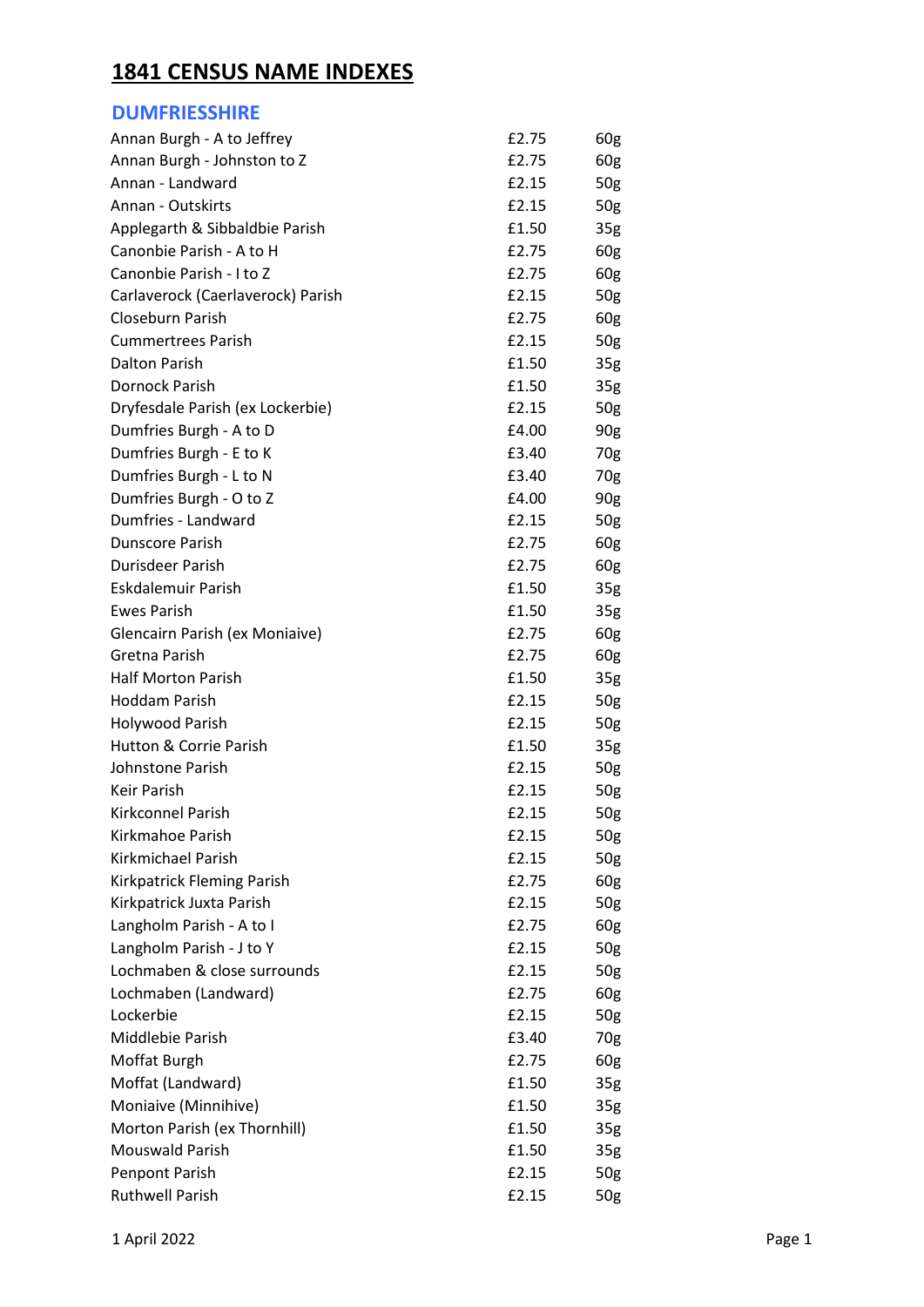# **1841 CENSUS NAME INDEXES**

| £2.75 | 60 <sub>g</sub> |
|-------|-----------------|
| £1.50 | 35 <sub>g</sub> |
| £1.50 | 35 <sub>g</sub> |
| £2.75 | 60 <sub>g</sub> |
| £2.15 | 50 <sub>g</sub> |
| £2.15 | 50 <sub>g</sub> |
| £1.50 | 35 <sub>g</sub> |
| £1.50 | 35 <sub>g</sub> |
| £1.50 | 35 <sub>g</sub> |
| £1.50 | 35 <sub>g</sub> |
| £1.50 | 35 <sub>g</sub> |
|       |                 |

#### **KIRKCUDBRIGHTSHIRE**

| <b>Anwoth Parish</b>                          | £1.50 | 35g             |
|-----------------------------------------------|-------|-----------------|
| <b>Balmaclellan Parish</b>                    | £2.15 | 50g             |
| <b>Balmaghie Parish</b>                       | £2.15 | 50g             |
| <b>Borgue Parish</b>                          | £2.15 | 50g             |
| <b>Buittle Parish</b>                         | £2.15 | 50g             |
| Carsphairn Parish                             | £1.50 | 35 <sub>g</sub> |
| Castle Douglas Burgh                          | £2.75 | 60g             |
| <b>Colvend &amp; Southwick Parish</b>         | £2.75 | 60g             |
| Creetown Burgh                                | £2.15 | 50g             |
| <b>Crossmichael Parish</b>                    | £2.15 | 50g             |
| Dalbeattie                                    | £2.15 | 50g             |
| Dalry Parish                                  | £2.15 | 50g             |
| <b>Girthon Parish</b>                         | £2.75 | 60g             |
| Irongray (Kirkpatrick Irongray) Parish        | £1.50 | 35 <sub>g</sub> |
| <b>Kells Parish</b>                           | £2.15 | 50g             |
| Kelton Parish (ex Castle Douglas Burgh)       | £2.15 | 50g             |
| Kirkbean Parish                               | £1.50 | 35 <sub>g</sub> |
| Kirkcudbright Burgh                           | £4.00 | 90g             |
| Kirkcudbright Parish (ex Kirkcudbright Burgh) | £1.50 | 35 <sub>g</sub> |
| Kirkgunzeon Parish                            | £1.50 | 35 <sub>g</sub> |
| Kirkmabreck Parish (ex Creetown)              | £1.50 | 35 <sub>g</sub> |
| Kirkpatrick Durham Parish                     | £2.75 | 60g             |
| Kirkpatrick Irongray (see Irongray)           |       |                 |
| <b>Lochrutton Parish</b>                      | £1.50 | 35 <sub>g</sub> |
| Maxwelltown                                   | £4.00 | 90 <sub>g</sub> |
| Minnigaff Parish                              | £2.75 | 60g             |
| New Abbey Parish                              | £2.15 | 50g             |
| <b>Parton Parish</b>                          | £1.50 | 35 <sub>g</sub> |
| <b>Rerrick Parish</b>                         | £2.75 | 60g             |
| <b>Terregles Parish</b>                       | £1.50 | 35 <sub>g</sub> |
| <b>Tongland Parish</b>                        | £1.50 | 35 <sub>g</sub> |
| Troqueer Parish (ex Maxwelltown)              | £2.15 | 50g             |
| <b>Twynholm Parish</b>                        | £1.50 | 35 <sub>g</sub> |
| Urr Parish (ex Dalbeattie)                    | £2.15 | 50g             |